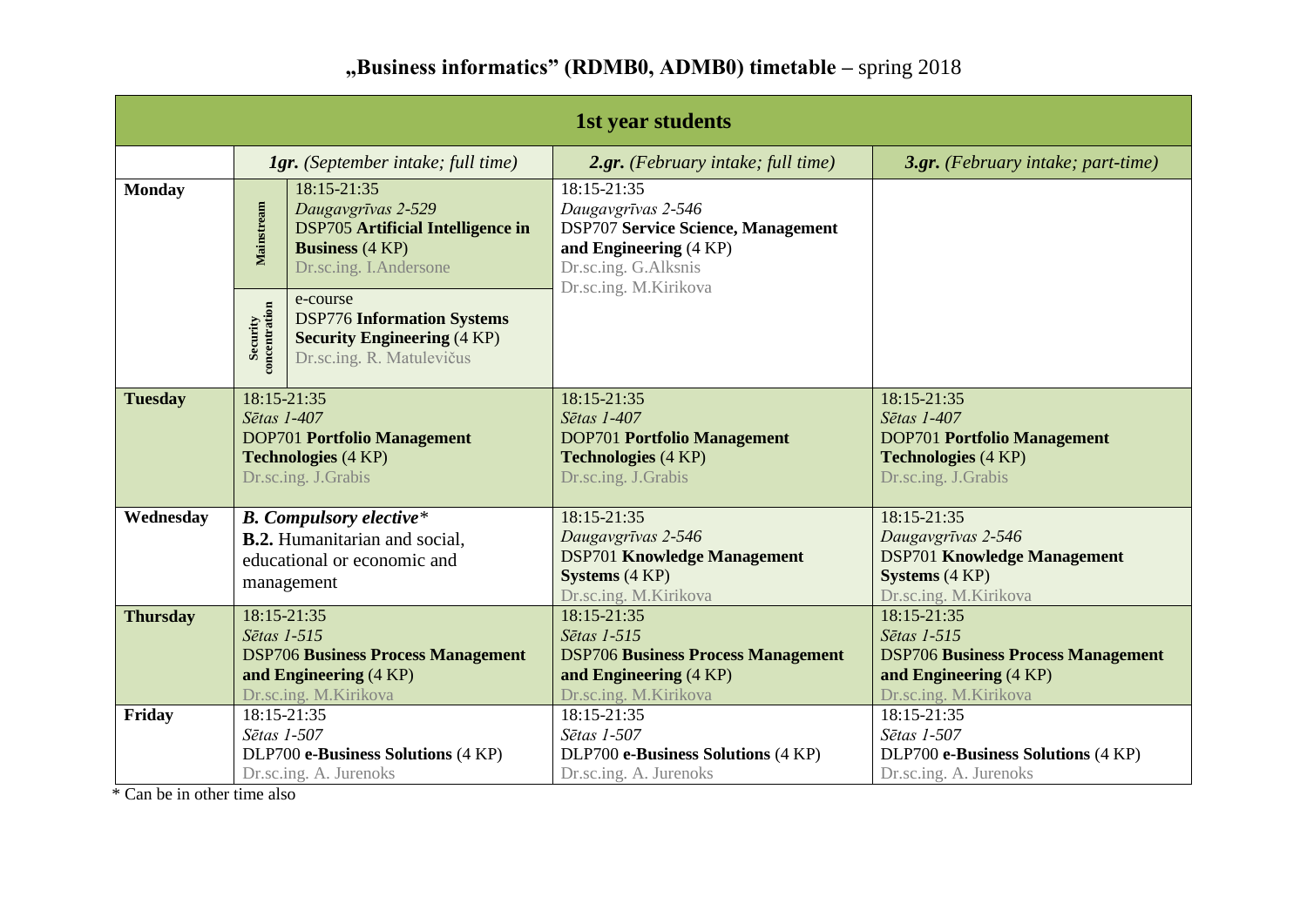| "Business informatics" (RDMB0, ADMB0) timetable – spring 2018 |  |  |  |  |  |
|---------------------------------------------------------------|--|--|--|--|--|
|---------------------------------------------------------------|--|--|--|--|--|

| 2nd year students |                                            |                                      |                                                                                                                                   |                                      |  |  |
|-------------------|--------------------------------------------|--------------------------------------|-----------------------------------------------------------------------------------------------------------------------------------|--------------------------------------|--|--|
|                   | <b>1 gr.</b> (September intake; full time) | 2 gr. (February intake; full time)   |                                                                                                                                   | 3 gr. (February intake; part-time)   |  |  |
| <b>Monday</b>     |                                            | Mainstream                           | 18:15-21:35<br>Daugavgrīvas 2-529<br><b>DSP705</b> Artificial Intelligence in<br><b>Business</b> (4 KP)<br>Dr.sc.ing. I.Andersone |                                      |  |  |
|                   |                                            | Security<br>ncentration              | e-course<br><b>DSP776 Information Systems</b><br><b>Security Engineering (4 KP)</b><br>Dr.sc.ing. R. Matulevičus                  |                                      |  |  |
| <b>Tuesday</b>    |                                            | Elective 1 $(2 KP)$ **               |                                                                                                                                   | Elective 1 $(2 \text{ KP})^{**}$     |  |  |
| Wednesday         |                                            | <b>B.</b> Compulsory elective*       |                                                                                                                                   | <b>B.</b> Compulsory elective*       |  |  |
|                   |                                            | <b>B.2.</b> Humanitarian and social, |                                                                                                                                   | <b>B.2.</b> Humanitarian and social, |  |  |
|                   |                                            | educational or economic and          |                                                                                                                                   | educational or economic and          |  |  |
|                   |                                            | management                           |                                                                                                                                   | management                           |  |  |
| <b>Thursday</b>   |                                            | Elective 2 $(2 KP)$ **               |                                                                                                                                   | Elective 2 $(2 KP)$ **               |  |  |
| Friday            | <b>DSP709 Master Thesis (20 KP)</b>        | <b>DSP709 Master Thesis (8 KP)</b>   |                                                                                                                                   | <b>DSP709 Master Thesis (8 KP)</b>   |  |  |

\* Can be in other time also

\*\* Electives can be in other time also

| 3rd year students |  |  |                                    |                                                                                                                                   |  |
|-------------------|--|--|------------------------------------|-----------------------------------------------------------------------------------------------------------------------------------|--|
|                   |  |  | 3 gr. (February intake; part-time) |                                                                                                                                   |  |
| <b>Monday</b>     |  |  | Mainstream                         | 18:15-21:35<br>Daugavgrīvas 2-529<br><b>DSP705</b> Artificial Intelligence in<br><b>Business</b> (4 KP)<br>Dr.sc.ing. I.Andersone |  |
|                   |  |  | Security<br>concentration          | e-course<br><b>DSP776 Information Systems</b><br><b>Security Engineering (4 KP)</b><br>Dr.sc.ing. R. Matulevičus                  |  |
| Friday            |  |  |                                    | <b>DSP709 Master Thesis (12 KP)</b>                                                                                               |  |